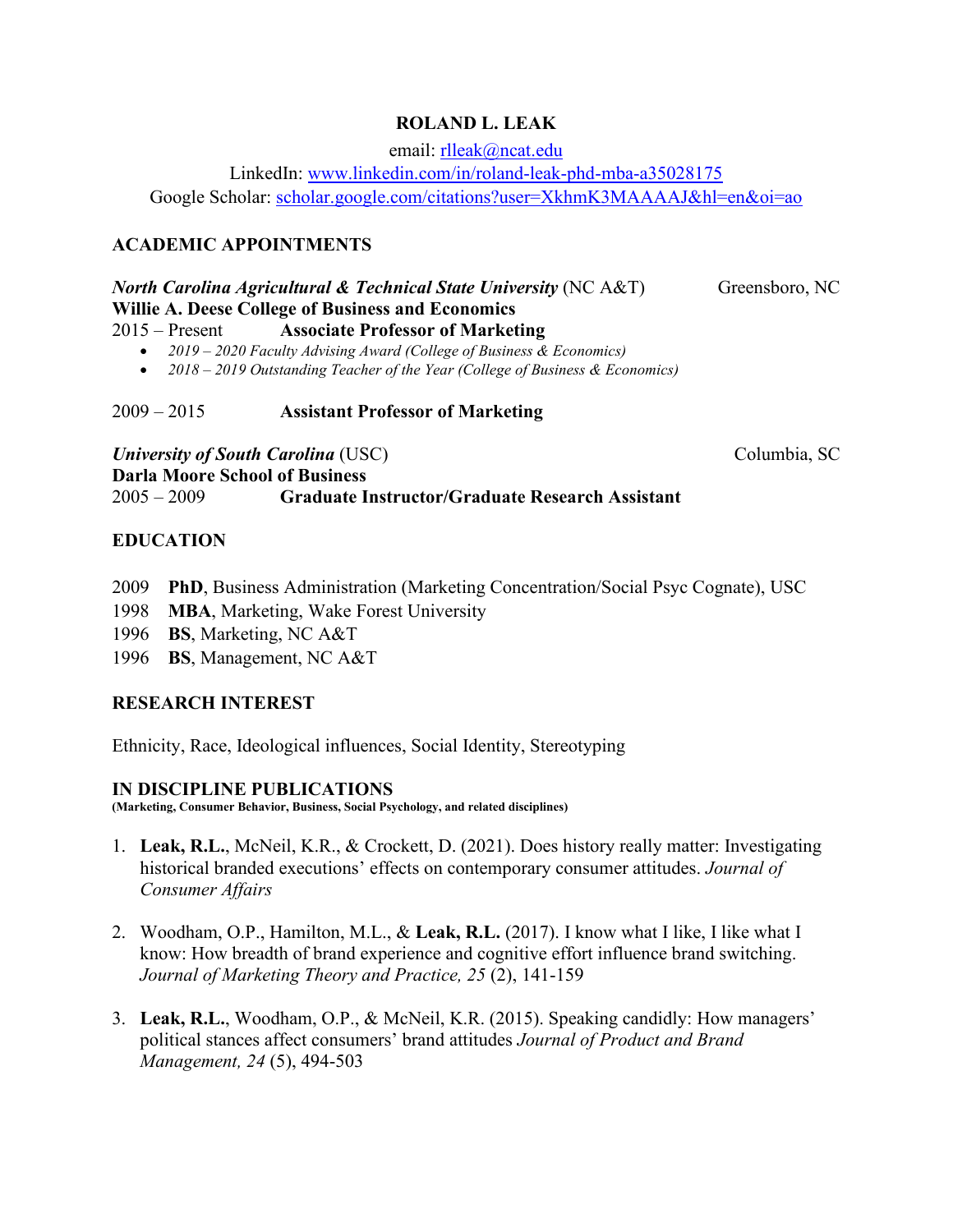- 4. **Leak, R.L.**, Woodham, O.P., & Stone, G.W. (2015). Felt discrimination increases offensiveness of stereotyped out-group depictions. *Journal of Consumer Marketing, 32* (1), 26-33
- 5. Stone, G.W., Coley, L.S., & **Leak, R.L.** (2014). Towards a global consumer "ecoorientation" model: A cross-national perspective. *Journal of International Consumer Marketing, 26* (4), 311-328
- 6. **Leak, R. L.** (2014). Situational effects of ethnic phenotype in marketing: Investigating interand intra-ethnic preferences for minorities in advertisements. *Academy of Marketing Studies Journal, 18* (2), 135-147
- **7.** Madden, T.J., Dillon, W.R., & **Leak, R.L.** (2010). Students' evaluation of teaching: Concerns of item diagnosticity. *Journal of Marketing Education, 32* (3), 264-274

## **INTERDISCIPLINARY PUBLICATIONS**

- 1. Luster-Teasley, S., Hargrove-Leak, S., Gibson, W. & **Leak, R.L.** (2017). Case studies in sustainability used in an introductory laboratory course to enhance laboratory instruction. *Journal of STEM Education: Innovations and Research, 18*(2), 30-39
	- Oversaw and recommended analyses of behavioral data for this publication
	- Research based on **grant (award number: A15-0014-001)** 9/1/2014 8/31/2017
		- i. Consulted on interdisciplinary funded research grant (Roles: Statistician/Evaluator)
		- ii. Luster-Teasley, S., Hargrove-Leak, S., Gibson, W. (Principal Investigators)
		- iii. Funding agency: National Science Foundation
		- iv. Project funded amount for NC A&T: \$191,161

## **IN DISCIPLINE PROCEEDINGS/CONFERENCE PRESENTTIONS**

- 1. Cort, K.T., & **Leak, R.L.** (2020). The Impact of Verified (Unverified) Online Product Consumer Reviews on Consumer Product Attitudes. *Atlantic Marketing Association*
	- *Best Abstract, Social Media Track*
- 2. Stone, G.W., Jacobson, E. & **Leak, R.L.** (2019). An Exploratory Investigation of the Factors Influencing Consumer Opinions of Fracking: Investigating the Attitudes of North Carolina, New York, and Pennsylvania Residents. *Association of Marketing, Theory and Practice*
- 3. Winchester, D.D. & **Leak, R.L.** (2018). "Get Me," I'll Hire You: Role of Empathy in Black Consumers' Choice to Use a Financial Advisor. *Center for Financial Planning: Academic Research Colloquium for Financial Planning and Related Disciplines*
- 4. **Leak, R.L.** & McNeil, K.R. (2016). The Colorblind Minority: The Effects of "Not Seeing Race" on Ethnic Minorities' View of Racially Charged Communications. *Society for Marketing Advances*
- 5. McNeil, K.R. & **Leak, R.L.** (2016). Peak Experiences and the Peak Model: Enticing the Millennial Market. *Society for Marketing Advances*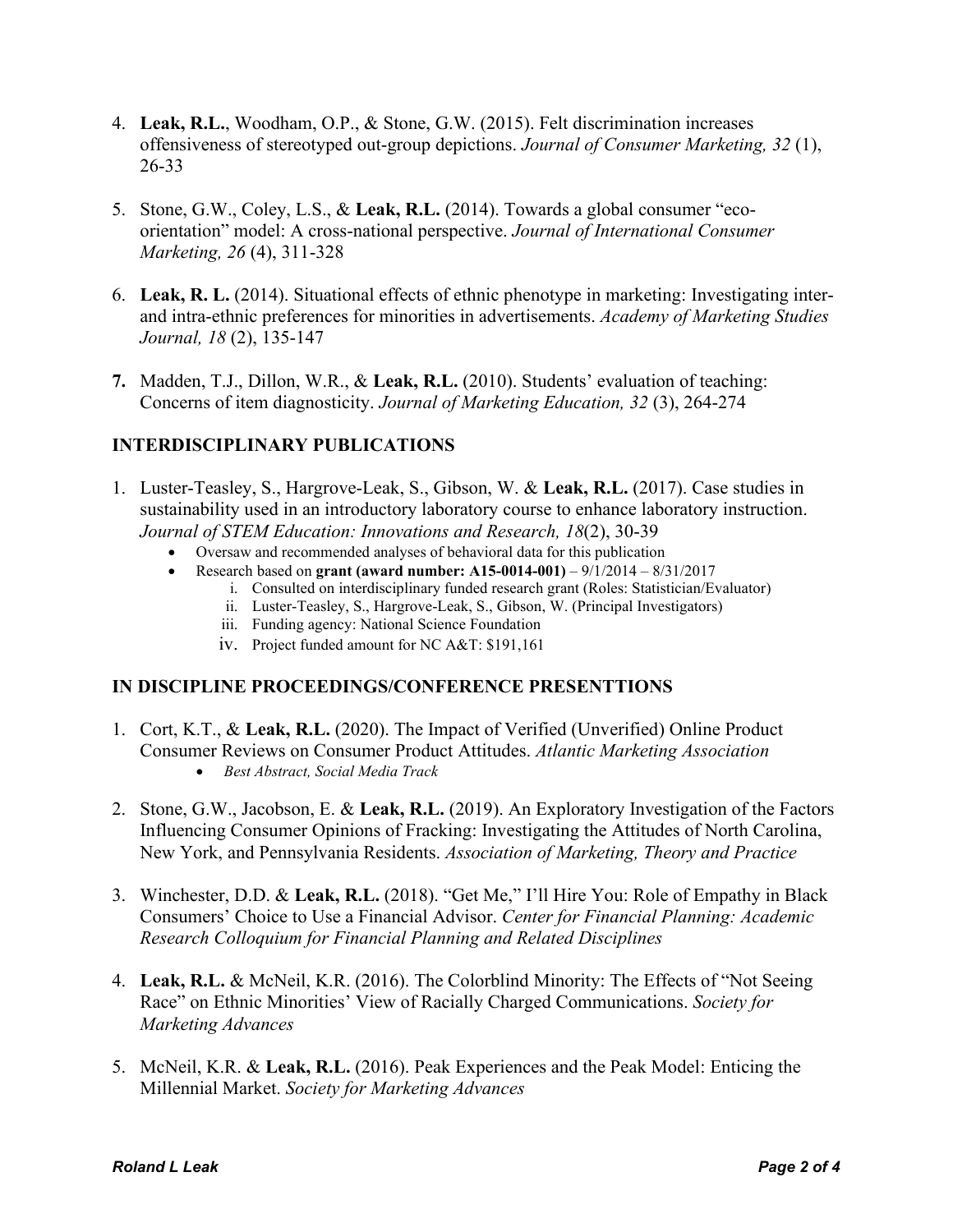- 6. Woodham, O.P., Hamilton, M.L. & **Leak, R.L.** (2015). Exploring the effects of cognitive effort and product category exposure on brand switching. *American Marketing Association (AMA) Summer Educator's Conference*
- 7. **Leak, R.L.** (2014). Brand History and Issue Centrality. *Atlantic Marketing Association*
- 8. **Leak, R.L.** (2013). Non-Native American minority reaction to use of Native American iconography in branding. *Society for Marketing Advances*
- 9. **Leak, R.L.** (2008). All in the family: The effect of a product platform's presence on consumer perceptions of price fairness. *Society for Consumer Psychology*
- 10. Craig, A.W., **Leak, R.L.**, & Poynor, C. (2007). The second wind phenomenon: Recovery from cognitive fatigue with sensory arousal. *Association for Consumer Research*

## **INVITED PANELS/PRESENTATIONS**

1. Race in Markets Panel (2021). American Council on Consumer Interests (ACCI) Conference.

### **SUBMITTED ARTICLES**

1. Grantham, K., McNeil, K.R., Taylor, G.A., & **Leak, R.L.** (Sumbitted). Building Connections in Co-Production Environments. *Atlantic Marketing Journal*

### **EDITORSHIPS/CURATIONS**

**Leak, R.L.**,and Modrak, R. (2021). Power and Race's Effects on Commerce in a Post-George Floyd Era. *Spark* (Online Magazine of [National Center for Institutional Diversity\)](https://lsa.umich.edu/ncid).

### **COURSES TAUGHT W/ BULLETIN DESCRIPTIONS**

#### *NC A&T*

Business of Sports and Entertainment (Department of Management Special Topics Course) *The Business of Sports and Entertainment is a course utilizing group discussions, case studies, and projects to examine best practices and winning strategies in the worlds of film, television, publishing, music, and sports. The course will use the Harvard Case Method to better understand managing products, talent, trends, digital technology, and business models in entertainment and sports. The class will require students to use their business analytical skills and decision-making ability to apply theoretical business knowledge to real-world scenarios. The Business of Sports and Entertainment is best suited for those who have career aspirations to work on the business side of sports and entertainment.*

• *Developed/implemented team taught course*

#### Consumer Behavior

*This course develops the knowledge of the behavioral content of marketing in consumer, industrial, and international fields. Examines the applicable theory, research findings, and concepts that are provided by psychology, sociology, anthropology, and marketing. The course stresses the conceptual models of buyer behavior based upon sources of influence: individual, group, cultural environment.*